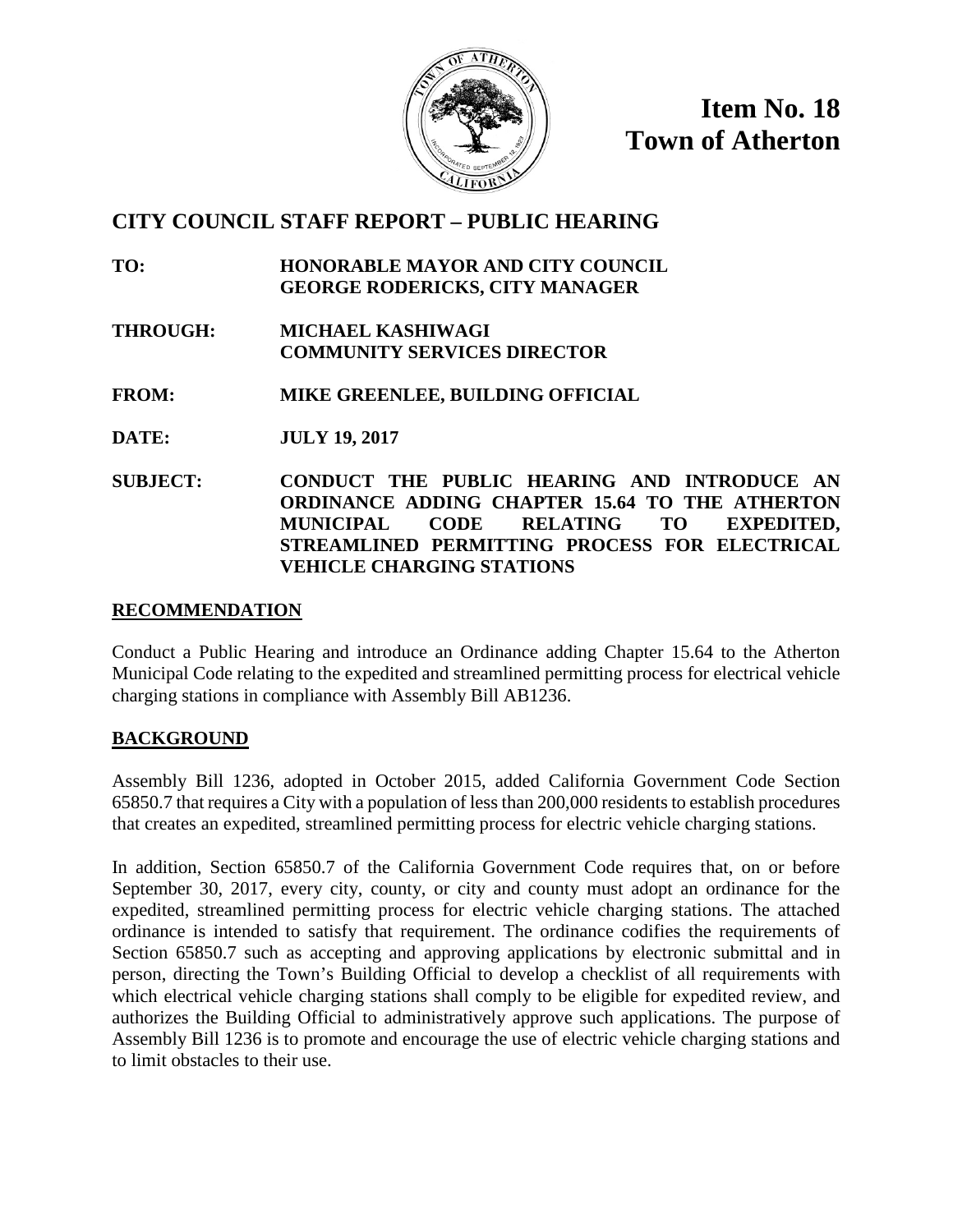Electric Vehicle Charging Stations Ordinance July 19, 2017 Page 2 of 2

The Town currently expedites the review of such applications by reviewing and issuing applications for electric vehicle charging stations within 3 business days.

## **ANALYSIS**

The Building Department currently provides the expedited review of applications for electrical vehicle charging stations. The ordinance merely codifies what the Building Department is already providing and complies with the requirements of the California State Law.

## **POLICY FOCUS**

This ordinance supports the goal of promoting environmental concerns and support for emerging technologies to facilitate the use of electric vehicles and the environmental benefits derived.

## **FISCAL IMPACT**

There will be no Fiscal Impact. The Building Department is already providing expedited review of applications for electrical vehicle charging stations within 3 business days.

The typical cost for an electrical vehicle charging station on a residential structure is \$150.58

## **PUBLIC NOTICE**

Public notification was achieved by posting the agenda, with this agenda item being listed, at least 72 hours prior to the meeting in print and electronically. Information about the project is also disseminated via the Town's electronic News Flash and Atherton Online. There are approximately 1,200 subscribers to the Town's electronic News Flash publications. Subscribers include residents as well as stakeholders – to include, but be not limited to, media outlets, school districts, Menlo Park Fire Protection District, service provides (water, power, and sewer), and regional elected officials.

## **ATTACHMENTS**

- Ordinance
- Assembly Bill AB1236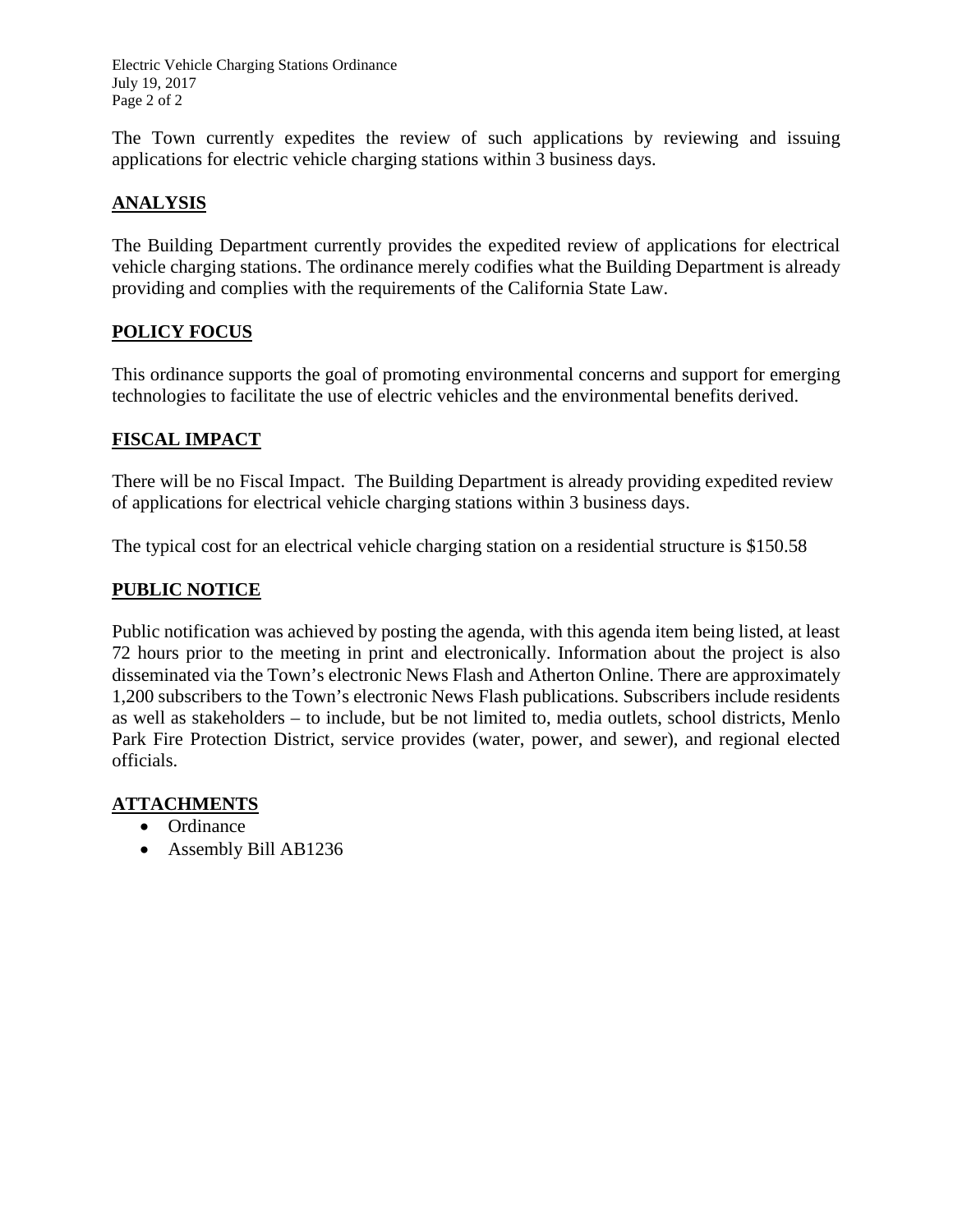## **ORDINANCE NO. XXX**

## **ORDINANCE ADDING CHAPTER 15.64 TO THE ATHERTON MUNICIPAL CODE REGARDING EXPEDITED, STREAMLINED PERMITTING PROCEDURES FOR ELECTRIC VEHICLE CHARGING STATIONS**

WHEREAS, Subsection (a) of Section 65850.7 of the California Government Code provides that it is the policy of the state to promote and encourage the installation and use of electric vehicle charging stations by limiting obstacles to their use and by minimizing the permitting costs of such systems; and

WHEREAS, Subdivision  $(g)(1)$  of Section 65850.7 of the California Government Code provides that, on or before September 30, 2017, every city, county, or city and county with a population of less than 200,000 residents shall adopt an ordinance, consistent with the goals and intent of subdivision (g) (1) of Section 65850.7, that creates an expedited, streamlined permitting process for electric vehicle charging stations. Subdivision  $(g)(1)$ , shall adopt a checklist of all requirements with which electric vehicle charging stations shall comply to be eligible for expedited review.

NOW, THEREFORE, THE CITY COUNCIL OF THE TOWN OF ATHERTON DOES ORDAIN AS FOLLOWS:

SECTION 1. Chapter 15.64 Added. Chapter 15.64 regarding Expedited, Streamlined Permitting Procedures for Electric Vehicle Charging Stations is added to the Atherton Municipal Code to read in full as follows:

### "**Chapter 15.64 Electric Vehicle Charging Stations Review Process.**

### **15.64.010 Intent**.

This chapter establishes a review process for electric vehicle charging stations in the Town, including expedited processing if certain standards are met.

### **15.64.020 Definitions**.

The words and phrases used in this chapter shall have the same meanings as those used and defined in Government Code § 65850.7 and Article 625 of the California Electrical Code.

### **15.64.030 Adoption of Checklist**.

The Building Official is hereby authorized and directed to develop a checklist setting forth all requirements to be met by applications for installation of an electronic vehicle charging station, and when compliance with the checklist is demonstrated, the application shall be entitled to expedite processing. The checklist shall be posted on the Town's web site. The applicant may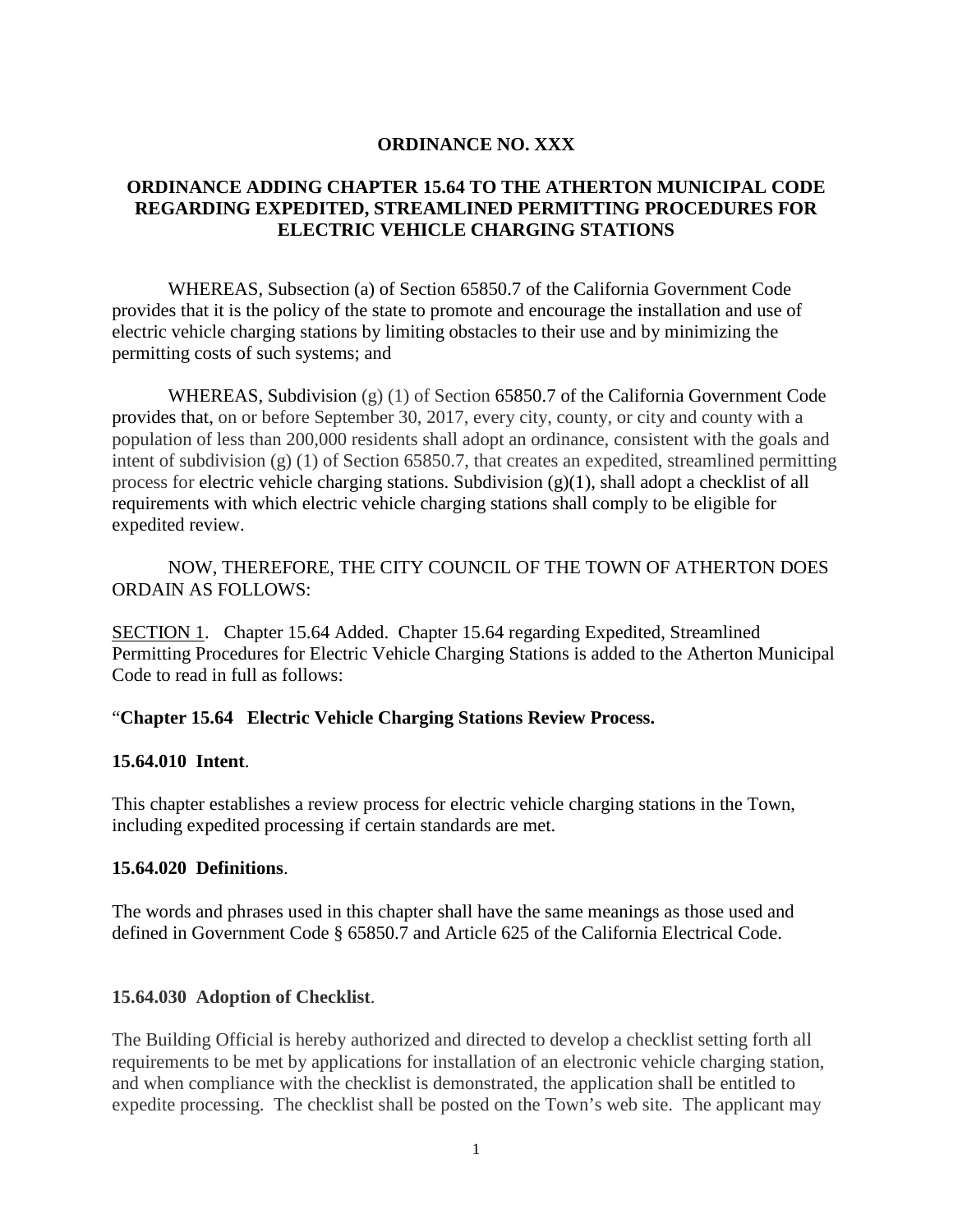submit the permit application and associated documentation to the Town's Building Department by personal, mailed, or electronic proposal with the completed checklist and any required permit processing and inspection fees. In the case of electronic submittal, the electronic signature of the applicant on all forms, applications and other documentation may be used in lieu of an actual "wet" signature.

## **15.64.040 Approval Process.**

 A permit application that satisfies the information requirements in the Town's adopted checklist shall be deemed complete and be promptly processed. Upon confirmation by the Building Official that the permit application and supporting documents meets the requirements of the Town's adopted checklist, and is consistent with all applicable laws, the Building Official shall, consistent with Government Code Section 65850.7, approve the application and issue all necessary permits. Such approval does not authorize an applicant to energize or utilize the electric vehicle charging station until final approval is granted by the Building Official. If the Building Official determines that the permit application is incomplete, he or she shall issue a written correction notice to the applicant, detailing all deficiencies in the application and any additional information required to be eligible for expedited permit issuance. If the Building Official finds, based on substantial evidence, that the electric vehicle charging station could have a specific adverse impact upon the public health or safety, the matter shall be referred to the Planning Commission for determination of whether a Use Permit shall be required and issued. The Town may not deny an application for a Use Permit to install an electric vehicle charging station unless a written finding based upon substantial evidence in the record that the proposed installation would have a specific adverse impact upon the public health or safety, and that there is no feasible method to satisfactorily mitigate or avoid the specific adverse impact. The findings shall include the bases for the rejection of potential feasible alternatives of preventing the adverse impact.

## **16.64.050 Appeal.**

The decision of the Building Official may be appealed to the Planning Commission by any interested party. Any decision of the Planning Commission may be appealed to the City Council by any interested party."

SECTION 2. Severability. If any section, subsection, phrase, or clause of this ordinance is for any reason held to be unconstitutional, such decision shall not affect the validity of the remaining portions of this ordinance.

The City Council hereby declares that it would have passed this ordinance and each section, subsection, phrase or clause thereof separately irrespective of the fact that any one or more sections, subsections, phrases, or clauses be declared unconstitutional.

SECTION 3. Effective Date. This ordinance shall take effect thirty (30) days after adoption.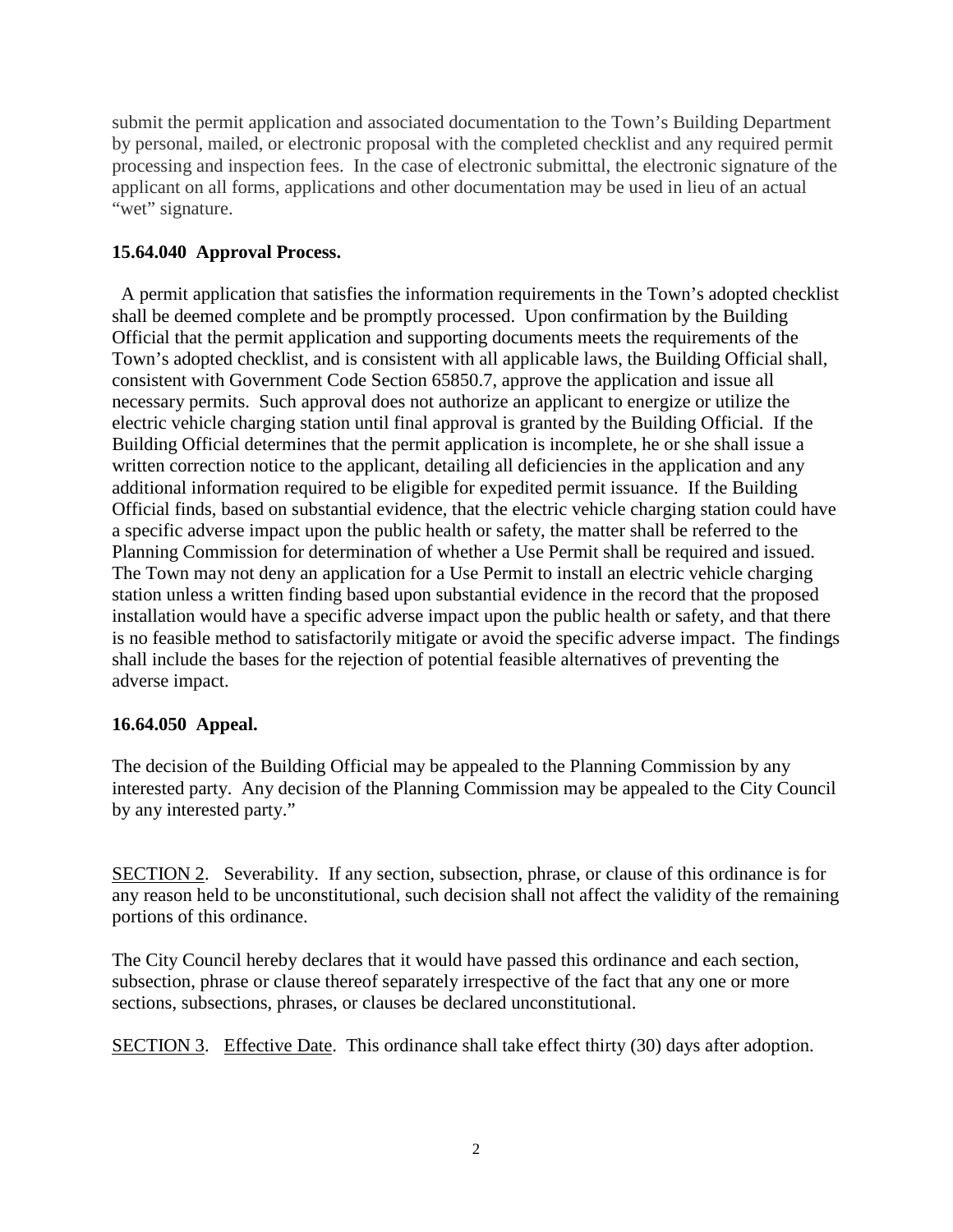SECTION 4. Publication. This ordinance shall be published in accordance with the provisions of Government Code Section 36933.

**I HEREBY CERTIFY** that this ordinance was introduced at a regular meeting of the

City Council of the Town of Atherton, held on the \_\_\_\_\_ day of \_\_\_\_\_\_\_\_\_\_, 2017, and

ADOPTED AND PASSED at a regular meeting of the City Council of the Town of Atherton,

held on the \_\_\_\_\_ day of \_\_\_\_\_\_\_\_\_, 2017, by the following vote:

AYES: Council Members:<br>NOES: Council Members: NOES: Council Members:<br>ABSENT: Council Members: ABSENT: Council Members:<br>ABSTAIN: Council Members: Council Members:

> \_\_\_\_\_\_\_\_\_\_\_\_\_\_\_\_\_\_\_\_\_\_\_\_\_\_\_\_\_\_ [Michael Lempres,](mailto:) Mayor Town of Atherton

ATTEST:

\_\_\_\_\_\_\_\_\_\_\_\_\_\_\_\_\_\_\_\_\_\_\_\_\_\_\_\_\_ Judi Herren, Acting City Clerk

APPROVED AS TO FORM:

\_\_\_\_\_\_\_\_\_\_\_\_\_\_\_\_\_\_\_\_\_\_\_\_\_\_\_\_\_ William B. Conners, City Attorney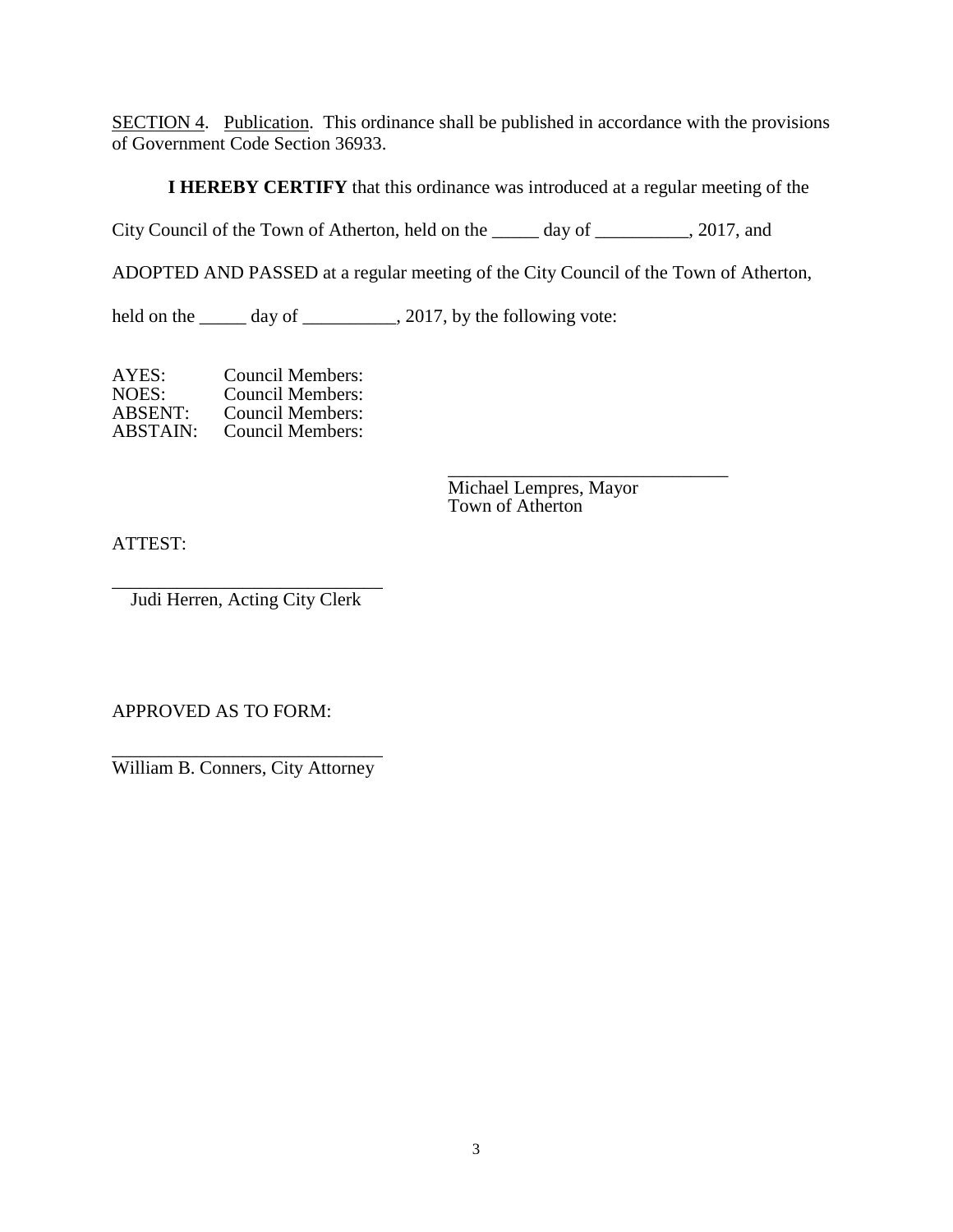

#### **Assembly Bill No. 1236**

#### CHAPTER 598

An act to add Section 65850.7 to the Government Code, relating to local ordinances.

> [Approved by Governor October 8, 2015. Filed with Secretary of State October 8, 2015.]

#### legislative counsel's digest

AB 1236, Chiu. Local ordinances: electric vehicle charging stations.

The Planning and Zoning Law, among other things, requires the legislative body of each county and city to adopt a general plan for the physical development of the county or city and authorizes the adoption and administration of zoning laws, ordinances, rules, and regulations by counties and cities. Existing law, the Electric Vehicle Charging Stations Open Access Act, prohibits the charging of a subscription fee on persons desiring to use an electric vehicle charging station, as defined, and prohibits a requirement for persons to obtain membership in any club, association, or organization as a condition of using the station, except as specified.

The bill would require a city, county, or city and county to approve an application for the installation of electric vehicle charging stations, as defined, through the issuance of specified permits unless the city or county makes specified written findings based upon substantial evidence in the record that the proposed installation would have a specific, adverse impact upon the public health or safety, and there is no feasible method to satisfactorily mitigate or avoid the specific, adverse impact. The bill would provide for appeal of that decision to the planning commission, as specified. The bill would provide that the implementation of consistent statewide standards to achieve the timely and cost-effective installation of electric vehicle charging stations is a matter of statewide concern. The bill would require electric vehicle charging stations to meet specified standards. The bill would require a city, county, or city and county with a population of 200,000 or more residents to adopt an ordinance, by September 30, 2016, that creates an expedited and streamlined permitting process for electric vehicle charging stations, as specified. The bill would require a city, county, or city and county with a population of less than 200,000 residents to adopt this ordinance by September 30, 2017. The bill would authorize the city, county, or city and county, in developing the ordinance, to refer to guidelines contained in a specified guidebook. The bill would also authorize the adoption of an ordinance that modifies the checklists and standards found in the guidebook due to unique conditions. By increasing the duties of local officials, this bill would create a state-mandated local program.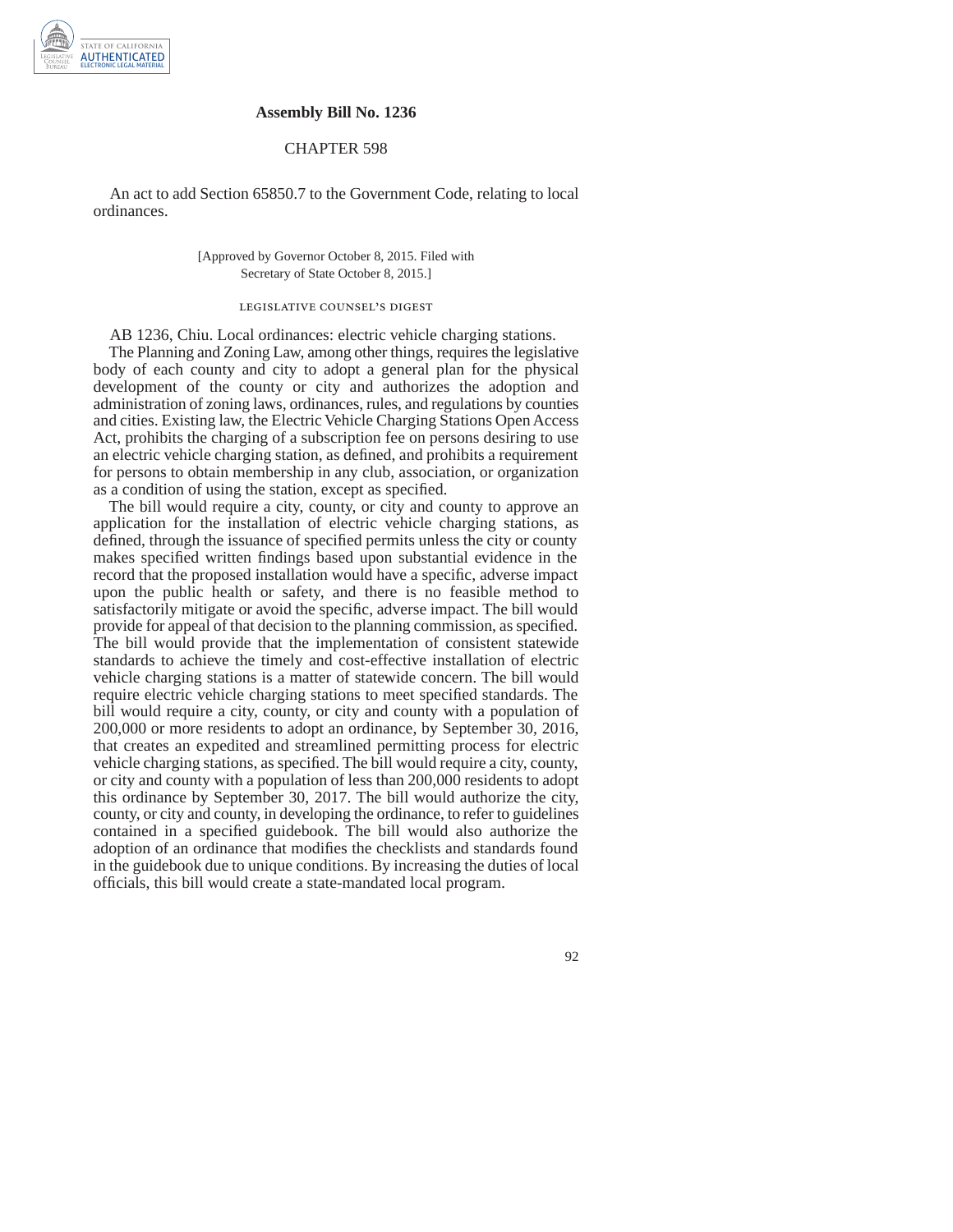The California Constitution requires the state to reimburse local agencies and school districts for certain costs mandated by the state. Statutory provisions establish procedures for making that reimbursement.

This bill would provide that no reimbursement is required by this act for a specified reason.

#### *The people of the State of California do enact as follows:*

SECTION 1. Section 65850.7 is added to the Government Code, to read: 65850.7. (a) The Legislature finds and declares all of the following:

(1) The implementation of consistent statewide standards to achieve the timely and cost-effective installation of electric vehicle charging stations is not a municipal affair, as that term is used in Section 5 of Article XI of the California Constitution, but is instead a matter of statewide concern.

(2) It is the intent of the Legislature that local agencies not adopt ordinances that create unreasonable barriers to the installation of electric vehicle charging stations and not unreasonably restrict the ability of homeowners and agricultural and business concerns to install electric vehicle charging stations.

(3) It is the policy of the state to promote and encourage the use of electric vehicle charging stations and to limit obstacles to their use.

(4) It is the intent of the Legislature that local agencies comply not only with the language of this section, but also the legislative intent to encourage the installation of electric vehicle charging stations by removing obstacles to, and minimizing costs of, permitting for charging stations so long as the action does not supersede the building official's authority to identify and address higher priority life-safety situations.

(b) A city, county, or city and county shall administratively approve an application to install electric vehicle charging stations through the issuance of a building permit or similar nondiscretionary permit. Review of the application to install an electric vehicle charging station shall be limited to the building official's review of whether it meets all health and safety requirements of local, state, and federal law. The requirements of local law shall be limited to those standards and regulations necessary to ensure that the electric vehicle charging station will not have a specific, adverse impact upon the public health or safety. However, if the building official of the city, county, or city and county makes a finding, based on substantial evidence, that the electric vehicle charging station could have a specific, adverse impact upon the public health or safety, the city, county, or city and county may require the applicant to apply for a use permit.

(c) A city, county, or city and county may not deny an application for a use permit to install an electric vehicle charging station unless it makes written findings based upon substantial evidence in the record that the proposed installation would have a specific, adverse impact upon the public health or safety, and there is no feasible method to satisfactorily mitigate or avoid the specific, adverse impact. The findings shall include the basis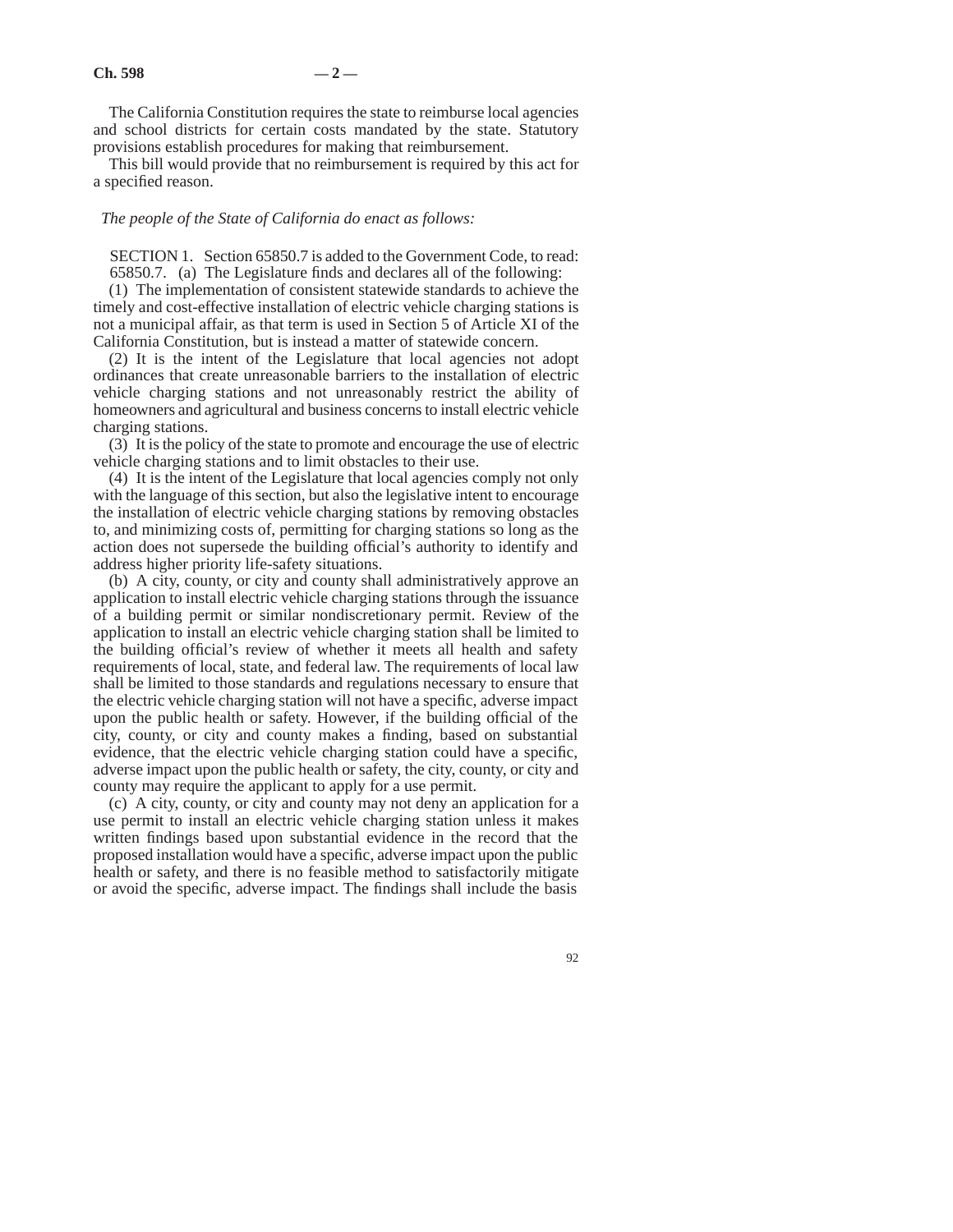for the rejection of potential feasible alternatives of preventing the adverse impact.

(d) The decision of the building official pursuant to subdivisions (b) and (c) may be appealed to the planning commission of the city, county, or city and county.

(e) Any conditions imposed on an application to install an electric vehicle charging station shall be designed to mitigate the specific, adverse impact upon the public health or safety at the lowest cost possible.

(f) (1) An electric vehicle charging station shall meet applicable health and safety standards and requirements imposed by state and local permitting authorities.

(2) An electric vehicle charging station shall meet all applicable safety and performance standards established by the California Electrical Code, the Society of Automotive Engineers, the National Electrical Manufacturers Association, and accredited testing laboratories such as Underwriters Laboratories and, where applicable, rules of the Public Utilities Commission regarding safety and reliability.

(g) (1) On or before September 30, 2016, every city, county, or city and county with a population of 200,000 or more residents, and, on or before September 30, 2017, every city, county, or city and county with a population of less than 200,000 residents, shall, in consultation with the local fire department or district and the utility director, if the city, county, or city and county operates a utility, adopt an ordinance, consistent with the goals and intent of this section, that creates an expedited, streamlined permitting process for electric vehicle charging stations. In developing an expedited permitting process, the city, county, or city and county shall adopt a checklist of all requirements with which electric vehicle charging stations shall comply to be eligible for expedited review. An application that satisfies the information requirements in the checklist, as determined by the city, county, or city and county, shall be deemed complete. Upon confirmation by the city, county, or city and county of the application and supporting documents being complete and meeting the requirements of the checklist, and consistent with the ordinance, a city, county, or city and county shall, consistent with subdivision (b), approve the application and issue all required permits or authorizations. However, the city, county, or city and county may establish a process to prioritize competing applications for expedited permits. Upon receipt of an incomplete application, a city, county, or city and county shall issue a written correction notice detailing all deficiencies in the application and any additional information required to be eligible for expedited permit issuance. An application submitted to a city, county, or city and county that owns and operates an electric utility shall demonstrate compliance with the utility's interconnection policies prior to approval.

(2) The checklist and required permitting documentation shall be published on a publicly accessible Internet Web site, if the city, county, or city and county has an Internet Web site, and the city, county, or city and county shall allow for electronic submittal of a permit application and associated documentation, and shall authorize the electronic signature on